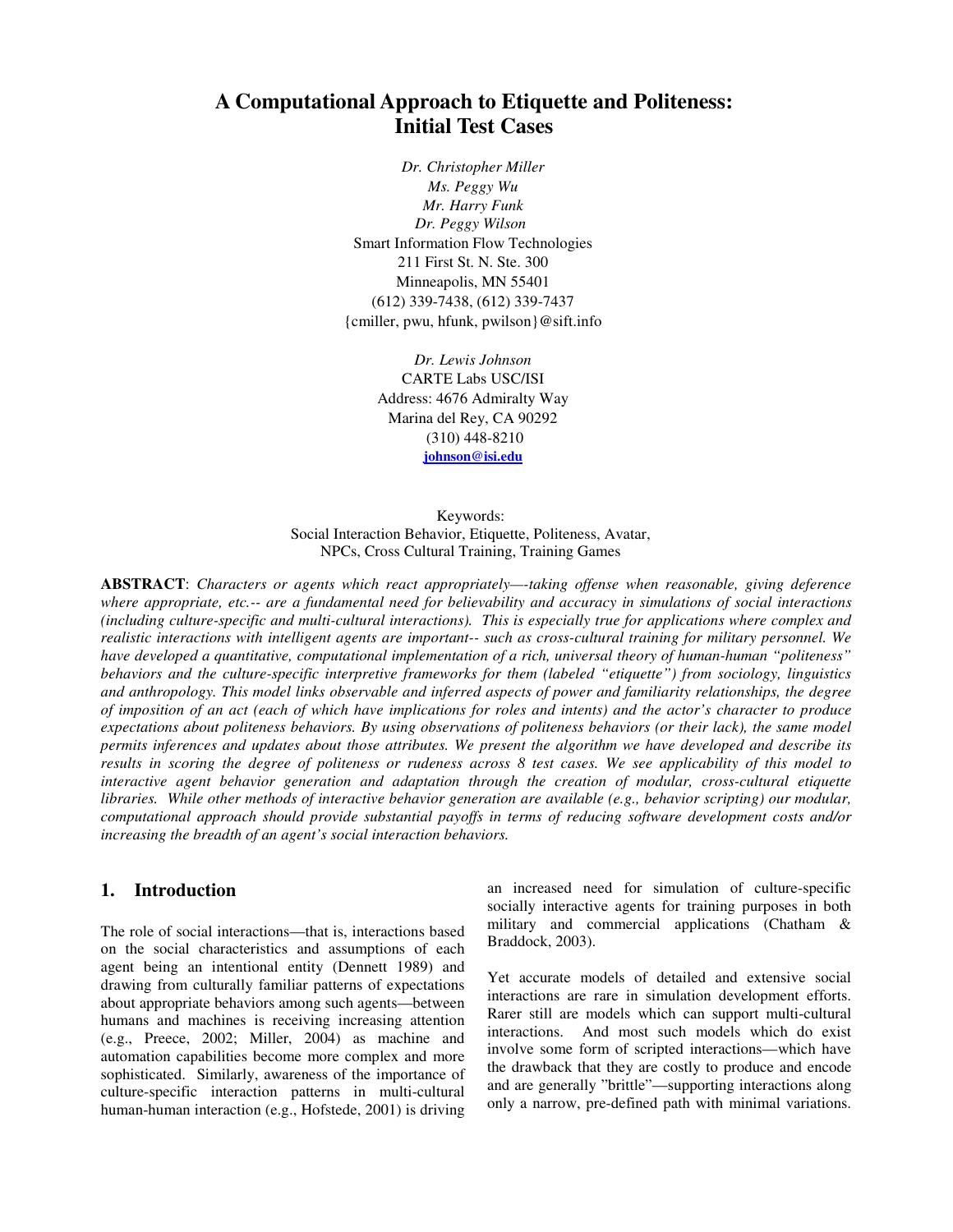It has rarely been cost effective to encode simulations which support anything near the flexibility and breadth of true human-human social interactions. Nevertheless, to achieve the goal of interesting and effective training through social interactions in a game or simulation context will require that the agents used in training be "believable" both in the social interactions they exhibit (which must, in turn, be accurate with regards to the culture the agent is intended to be a member of) and in the breadth of actions which an agent of that sort would exhibit or could recognize and respond to.

Computerized Non-Player Characters (NPCs) don't currently behave with the richness and fluency of social interaction behavior that we expect of them and are therefore, unbelievable in key ways. For example, it is entirely possible, in most "first-person" games which support any form of face-to-face social interaction besides combat, for me to insult non-player characters in a wide variety of ways with no response on their part except in those rare instances where I trigger a script through the use of a key word.

Failures in achieving believable behavior are arguably much more significant for simple "moves" in social interactions—what we refer to broadly as social interaction etiquette—than they are for "unbelievable" appearance or physical movement. We find it quite possible to interact with, trust and even be taught by humans whose appearance and movements are abnormal (perhaps through birth defects or injury). We even rapidly evolve methods for interacting with humans who have no "appearance" at all—for example, when interacting over radio or telephone communication, or in print. But we find it more difficult to interact with machines which fail to behave in accordance with our social rules (Reeves and Nass, 1996) for such matters as who should speak when, what sorts of information should be provided and which should be reserved until requested, who gets to dictate tasks to be performed, etc. And we have seen the rapid evolution of "etiquettes" for interacting with new "faceless" human-human mediation technologies such as voice mail, email and chat, much of which preserves means of conveying politeness by making it explicit—such as the ubiquitous smiley faces in email communications.

One application for simulated agents that exhibit accurate, believable culture-specific social interaction behaviors is in training soldiers for cultural awareness. It is becoming apparent that such training is important in assisting soldiers to work with local authorities and civilians. The Nobel Peace Laureate Forum has designated Religious and Cultural Conflicts as one of its five major issues. The DoD is well aware of problems that arise from cultural misunderstandings, as well as the value of educating troops in language and social interaction prior to sending them abroad. One specific focus is cross-cultural training (CCT). An NPC which displays social characteristics consistent with its cultural background can provide CCT in an appropriate and cost-effective manner. For example, the Peace Operations Training Center hosted more than 200 soldiers from Fort Hood for a course on Arabic culture in early November of 2003 to prepare them for deployment to Jordan. The current state of cultural training involves foreign instructors covering everything from basic language to dealing with Arabian women during checkpoint inspections (Mares, 2003). While this is an excellent way to introduce the culture, it is resourceintensive, only available to a limited number of soldiers, and provides very little interaction between a trainee and a Jordanian civilian. Given the limitations in human resources required to provide such training, a computerbased NPC may be the only viable solution.

Accurately simulating cultural differences in social interactions requires "socially-aware" agents. Such agents take offense believably if not addressed in a culturally appropriate fashion, might appear recalcitrant or ignorant when they are merely trying to follow their culturally-derived notions of polite turn-taking in discourse, etc. Relevant social interaction behaviors, even those for different cultures and contexts, can frequently be emulated in hand-written scripts and simple, locallyrelevant rules. But such approaches are time- and laborintensive in their own right and brittle--only limited interaction complexity can be supported if every move has to be hand-scripted in advance. A general theory and model of social interactions would greatly enhance the usability and sophistication of NPCs, while improving the speed and/or reducing the cost of their construction.

Therefore, our focus is on developing general models and methods of achieving and assessing believable social interactions between individuals and small groups. We are leveraging existing theoretical work by transferring sound socio-anthropological research on social interactions to develop a computational model to adapt and/or score the interaction behavior of a computer-based NPC in a given role and with a given action intent, as described below.

## **2. "Politeness" for Social Interactions?**

The terms "etiquette" and "politeness" are likely to evoke notions of formal courtesies and which dinner fork to use. But politeness is a technical term and a well-studied phenomenon in anthropology, sociology and linguistics having to do with the processes by which we determine and manage the "threat" inherent in communication and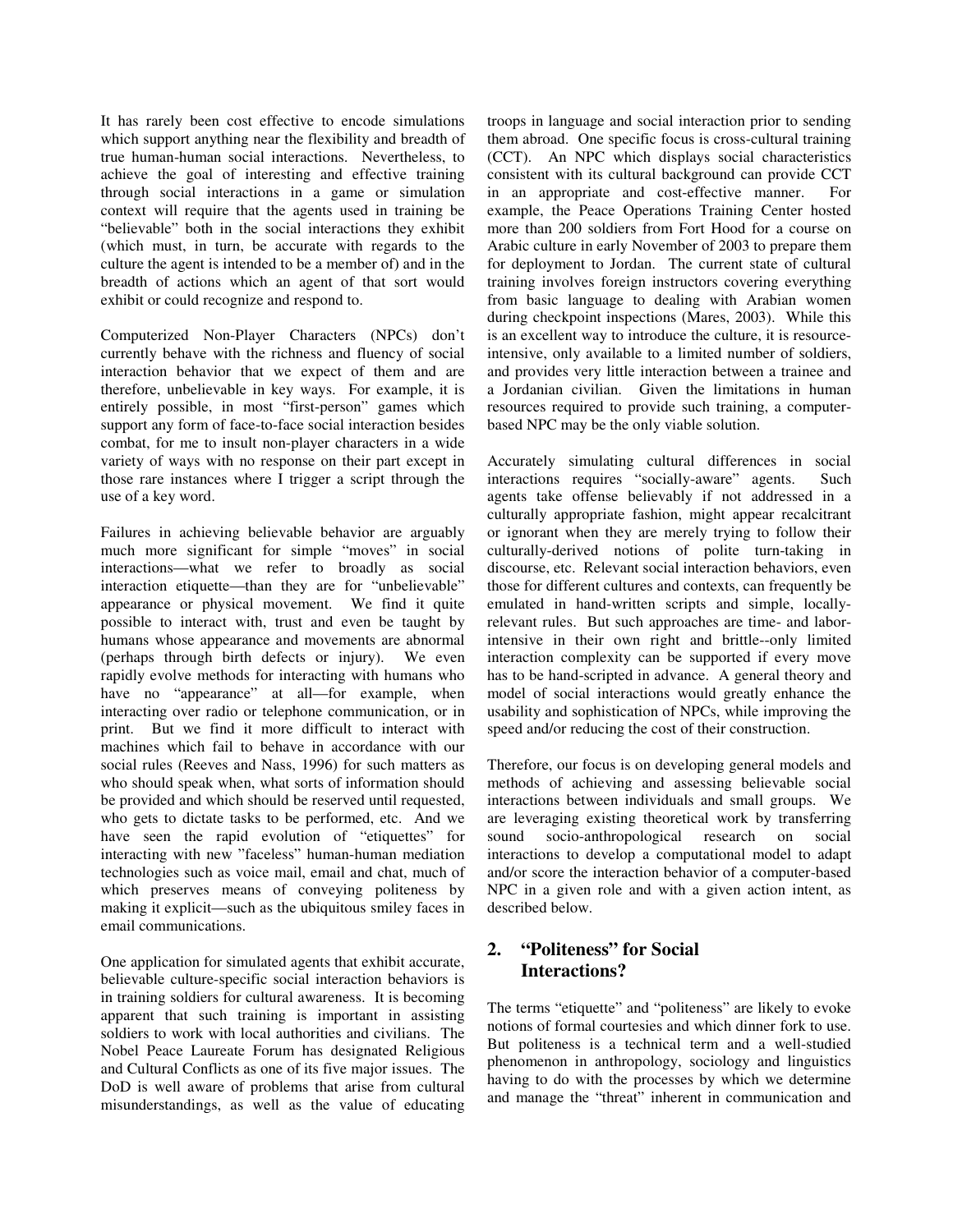interaction between two intentional agents in a social interaction—that is, agents that are presumed to have goals and the potential to take offense at having those goals thwarted in any interaction where those intentional attributes are relevant (cf. Dennet, 1989; Goffman, 1967). As we see below, politeness in this sense is the method by which we signal, interpret, maintain and alter power relationships, familiarity relationships and interpretations of the degree of imposition or urgency of an act.

We use the term etiquette to refer to the set of expectations about observable behaviors that allow interpretations to be made, in a cultural context, about those who do or do not exhibit them. Observable behaviors are interpreted against a framework of etiquette expectations to allow conclusions about the politeness of those we interact with, while simultaneously, we choose behaviors (consciously or unconsciously) on the basis of the same etiquette framework--which dictates how they will be interpreted by those who observe them. As such, the formal and prescriptive etiquettes formulated by Miss Manners and Emily Post are a particularly stilted type of etiquette, but hardly the only one; more common are the unwritten (and descriptive) etiquettes we encounter, manipulate and react to as we move through our lives—the etiquettes of the classroom, the locker room, the marketplace, etc. Etiquette refers to the expected "moves" in context that allow participants to make inferences about group membership, power relationships, formality/informality, degree of friendship, importance of information conveyed, etc. Violation of etiquette can convey lack of regard, lack of acceptance of the proposed relationships, or can convey overriding concerns such as a critical threat.

Etiquette enables the interpretation of observable behaviors—and thus it makes use of a wide range of verbal, physical, gestural and even more primitive modes of interaction. For example, deference can be expressed by posture, by quiet speech and/or by explicit markers such as titles and honorifics. The key is the set of cultural expectations which allow interactants to interpret the behavior, or lack of behavior, in a predetermined fashion. In this sense, there is a "cultural etiquette" associated with, say, infantry soldiers as opposed to clerical workers, just as there is a one for marketplace negotiations in the Middle East vs. an American shopping center.

As such, therefore, politeness and etiquette are very much at the forefront of determining the believability and effectiveness of NPCs engaged in interactions with other social actors in training applications in militarily relevant domains. Believable behavior is behavior that is understandable (i.e., the viewer can infer intent behind the behavior) and broadly consistent with the viewer's expectations. Understandability and expectations, in turn, depend upon the social and cultural context of the behavior. Etiquette provides a way of modeling interactions and moves within a social and cultural context, and of predicting their impact on observers' interpretations about the motives, understanding, knowledge and relationships of those who exhibit them. As we will develop below, believability in social interactions means behaving in accordance with expectations for an actor who knows the social conventions and has a personal stake (personal goals to be thwarted) in the outcomes. Therefore, we focus in this project on etiquette and its role in achieving believability. If NPCs do not behave in accordance with etiquette-based expectations, one of two outcomes may result: either (1) they will not be perceived as believable, or (2) they will be misinterpreted—the trainee will draw false inferences about their relationships, intentions, etc. In either event, they will be useless for training purposes—and worse yet, they may produce inaccurate expectations in students who interact with them.

## **3. A Model of Human-Human Etiquette for Politeness**

A seminal body of work in the sociological and linguistic study of politeness is the cross-cultural studies and resulting model developed by Brown and Levinson (1987). Brown and Levinson noted that people across cultures and languages very regularly depart from strictly efficient conversation by using an array of conversational behaviors designed to mitigate or soften direct expressions of desire, intent or command. A simple example in English will illustrate the point: as we settle down to a meal together and I ask you "Please pass the salt," the use of "please" in that sentence is unnecessary for a truthful, relevant or clear expression of my wish and is, in fact, an explicit addition of verbiage not required to express my intent (to have the salt passed to me).

Over years of cross linguistic and cross cultural studies, Brown and Levinson collected and catalogued a huge database of such violations of efficient conversation. Their explanation for many of these violations is embodied in their model of politeness, which will be explained next.

#### **3.1 Face threats in social interactions**

The Brown and Levinson model assumes that social actors are motivated by two important social wants based on the concept of face (Goffman, 1967) or, loosely, the "positive social value a person effectively claims for himself" (cf. Cassell and Bickmore, 2002, p. 6). Face can be "saved" or lost, and it can be threatened or conserved in interactions. Brown and Levinson further refine the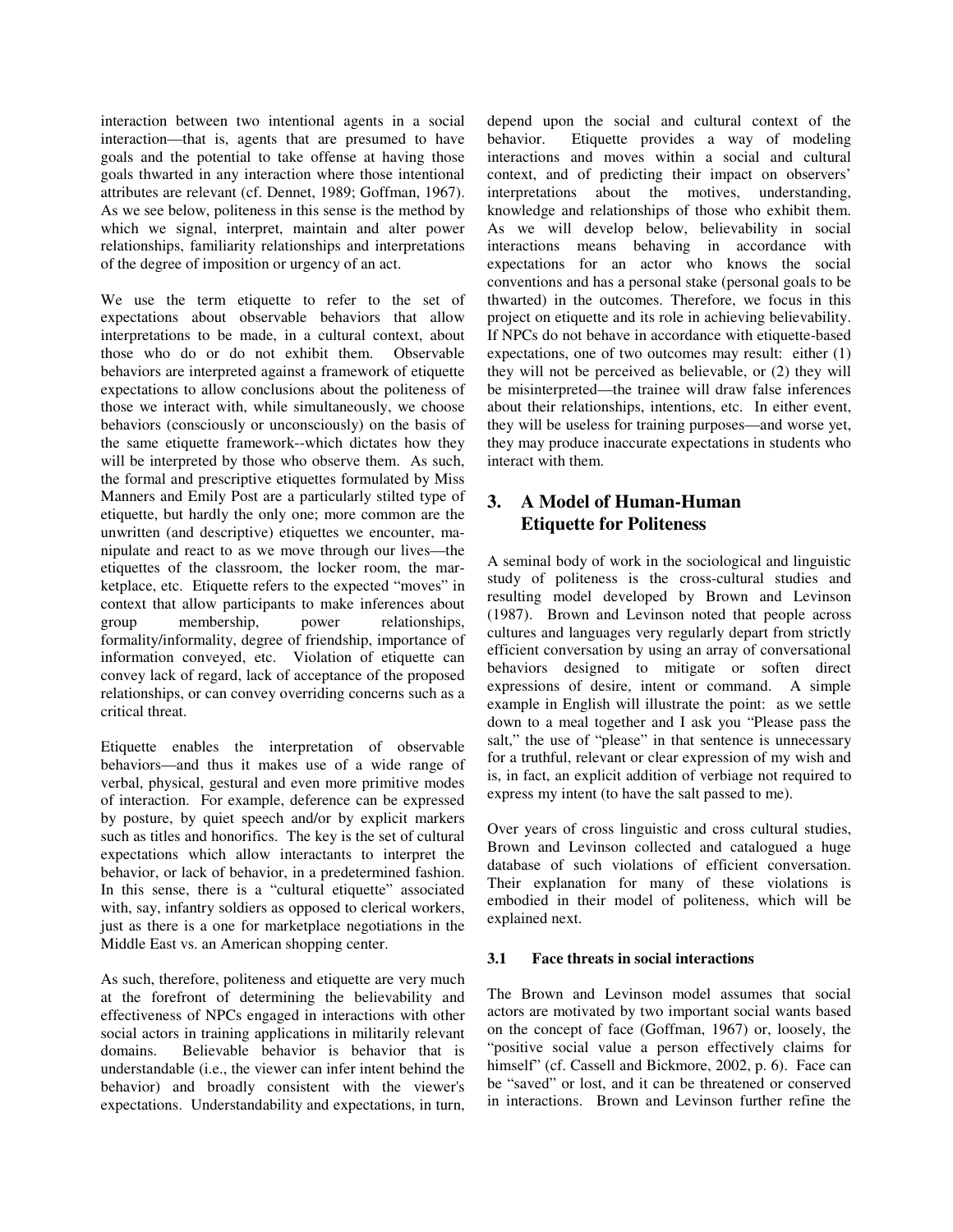concept of face into two specific subgoals that all social actors can be presumed to have:

- 1. *Positive face—*an individual's desire to be held in high esteem, to have his/her actions and opinions valued, to be approved of by others, etc.
- 2. *Negative face—*an individual's desire for autonomy, to have his/her will, to direct his/her attention where and when desired, etc.

Virtually all interactions between social agents involve some degree of what Brown and Levinson call Face Threatening Acts (FTAs). My simple act of speaking to you, regardless of the content of my words, places a demand on your attention that threatens your negative face, for example. This, then, is the reason for the "please" in my request for salt: If I simply state my desire that you give me the salt as bald propositional content (e.g., "Give me the salt") I may efficiently communicate that intent, but I have also been ambiguous about whether or not I have the power or right or can otherwise compel you to give me salt. You might well take offense at the implication that I could demand salt from you.

The "please" in the example above is an example of a politeness strategy used to "redress" or mitigate the threat contained in the request for the salt. Furthermore, the expectation that such a strategy be used in certain contexts is an example of etiquette that enables interpretations. The etiquette which we believe to be in play entitles us to conclude that those who use "please" in an appropriate context are striving to play by the rules striving to be seen as polite; those who do not are not striving to be polite for various reasons (perhaps they don't believe they need to be, perhaps their notions about politeness are different, perhaps they are just rude).

#### **3.2 Computing the severity of a face threat**

The core of Brown and Levinson's model is the claim that the degree of face threat posed by an act is provided by the function:

$$
W_x = D(S,H) + P(H,S) + R_x
$$

- $\Box$  Wx is the 'weightiness' or severity of the FTA x
- $D(S,H)$  is the social distance between the speaker (S) and the hearer (H). Social distance is roughly equivalent to familiarity—it increases with contact and interaction, but may also with be based on a priori factors such as membership in the same family, clan or organization and perhaps on being in a "familiar" setting as opposed to a formal one—a sporting event rather than a church. Social distance

is a symmetrical relationship—S and H share the same social distance. In training contexts, social distance might derive from familial or clan relationships among characters, or it might be used to convey (or invite) a deeper degree of familiarity with an NPC tutor, sidekick or counselor.

- $\Box$  P(H,S) is the relative power that H has over S. Power comes from different sources in different cultures and organizations. Clearly, a tutor needs to maintain some power over a student, but NPCs representing commanders, subordinates, or high or low status citizens might all need to act, and to be handled according to different etiquettes if face threats are to be minimized. Power is an asymmetric relationship between S and H.
- $\Box$  R<sub>x</sub> is the ranked imposition of the raw act itself. Some degree of imposition is culturally defined—it may be inherently more of an imposition to request food from a host in Western culture than in an Arabic one, for example. But imposition is also dependent upon the roles and duties of the parties involved. One reason a tutor can correct a pupil, even though s/he might have lower power in the society, is that the correction is expected from the tutor and is, therefore, less of an imposition.

Brown and Levinson themselves do not operationalize these parameters; instead, they are offered as qualitative constructs. Recent work by Cassell and Bickmore (2002) and by Johnson (2004) has created numerical representations for them. In Cassell and Bickmore's work, the resulting computational model was used as a component in a conversational agent (a real estate salesperson) whose goal is to use small talk to increase familiarity to the point where a more face threatening conversational topic (such as personal income level) can be introduced. Johnson has used a similar model to create a pedagogical agent that is designed to maintain and enhance learner confidence and motivation, by offering advice and criticism in ways that protect the learner's face (cf. Johnson, 2004; Wang, et al., 2005). Our goal has been to develop a computational formulation of the Brown and Levinson algorithm for use in free-flowing conversation and social interactions between humans and agents in a simulation environment.

### **3.3 Redressing face threats**

Since FTAs are potentially disruptive to human-human relationships, we generally make use of redressive strategies to mitigate the degree of face threat imposed by our actions. Brown and Levinson offer an extensive catalogue of universal strategies for redressing, organized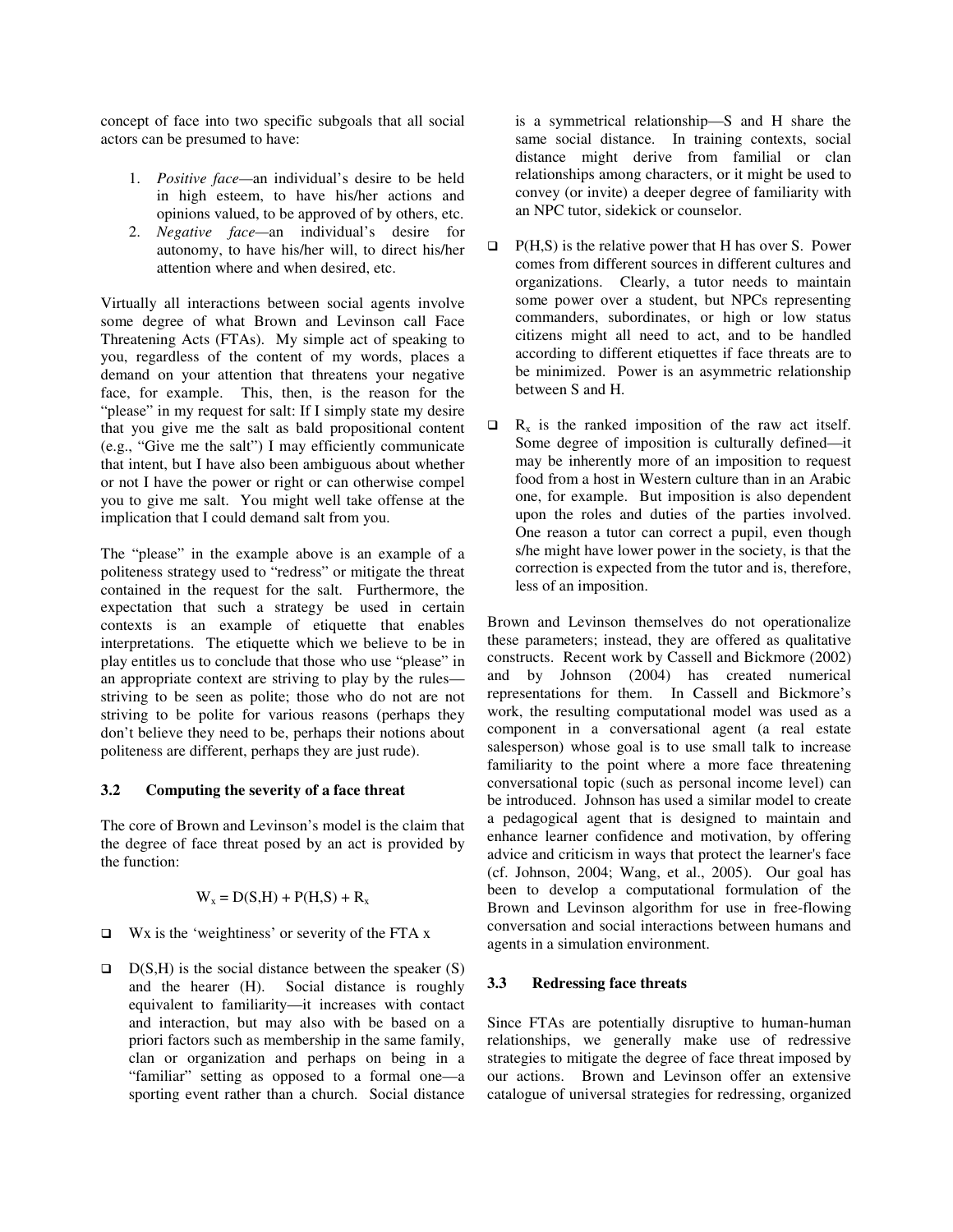according to 5 broad strategies. These are illustrated in Figure 1 ranked from least to most threatening.

- $\Box$  The least threatening approach is simply not to do the FTA. At some threshold, in some contexts and cultures, it will simply be too threatening for some FTAs to be performed, regardless of the amount of redress offered. At this point, the only viable strategy is to avoid doing the act.
- If one is to do the FTA at all, then the least threatening way to do it is "off record". Off record FTA strategies are means of doing the act with a sort of "plausible deniability" by means of innuendo and hints. An "off record" method of asking for salt might be "I find this food a bit bland."
- $\Box$  If one does FTA overtly, then one can still undercut its degree of threat by offering redress aimed at either positive or negative face. Brown and Levinson suggest that negative redress will be more effective (less threatening) than positive. Negative redressive strategies focus on H's negative face needs independence of action and attention. They minimize the impact on H by being direct and simple in making the request, offering apologies and deference, minimizing the magnitude of the imposition and/or explicitly incurring a debt. "I'm sorry, but I'd be very grateful if you could just pass me the salt" includes many negative redress strategies (apology, incurred debt, minimization of the imposition).
- $\Box$  Positive redressive strategies target the hearer's positive face needs—the desire that his/her needs and wants be seen as desirable. These strategies emphasize common ground between S and H by noticing and attending to H, by invoking in-group identity, by joking and assuming agreement and/or by explicitly offering rewards/promises. "Hey buddy, you want to pass me that salt, don't you?" uses positive redressive strategies including both an ingroup identity marker and assumed compliance.
- □ Finally, the most threatening way to perform an FTA is "baldly, on record," without any form of redress. In some cases where power of S over H is high, familiarity is high and/or imposition is low, doing an FTA with no redress may be the expected thing to do. The "Give me the salt" example used above is a bald, unredressed form of performing that FTA.

Brown and Levinson's model doesn't stop at that level, however. For positive and negative redressive and off record strategies, they offer a host of well-researched examples from at least three different language/culture groups (English, Tamil and Tzeltal) organized into a



**Figure 1. Universal redress strategies as ranked by Brown and Levinson (1987).** 

structure of mutually supporting and incompatible approaches. We do not have space to present their findings in depth, but we note as an example that their categorization of negative redress strategies contains 10 alternate approaches, some of which are mutually supporting or conflicting, including:

- *Be Pessimistic*—"You're not going to pass me the salt, are you?"
- *Minimize the Imposition*—"Could you just nudge that salt shaker over here?"
- *Give Deference*—"Excuse me, sir, would you pass the salt?"
- *Apologize*—"I'm sorry to interrupt, but would you pass the salt?"

## **4. An "Etiquette Quotient"— Believable levels of Politeness**

According to the Brown and Levinson model described above, people generally want to accomplish their goals expeditiously-- and this argues for minimizing redressive strategies. But they also experience a range of social and personal pressures to not threaten the face of those they interact with (especially those with greater power or shared familiarity)-- and this argues for extensive redressive strategies. The balance between these The balance between these pressures yields the selection of specific strategies in context. Brown and Levinson allude to, but don't explicitly include a factor representing the relative weighting that an individual puts on his/her own goals vs. the face goals of others-- his/her general willingness (independent of the other factors) to place others' needs first. For want of a better term, we'll call that "character" and introduce a term for it, abbreviated as C, with the character of speaker (S) being C(S). In other words, the degree of redress that a speaker S chooses to use will be a function of the degree of face threat inherent in the act (itself a function of P,D and R) and the speaker's character C(S).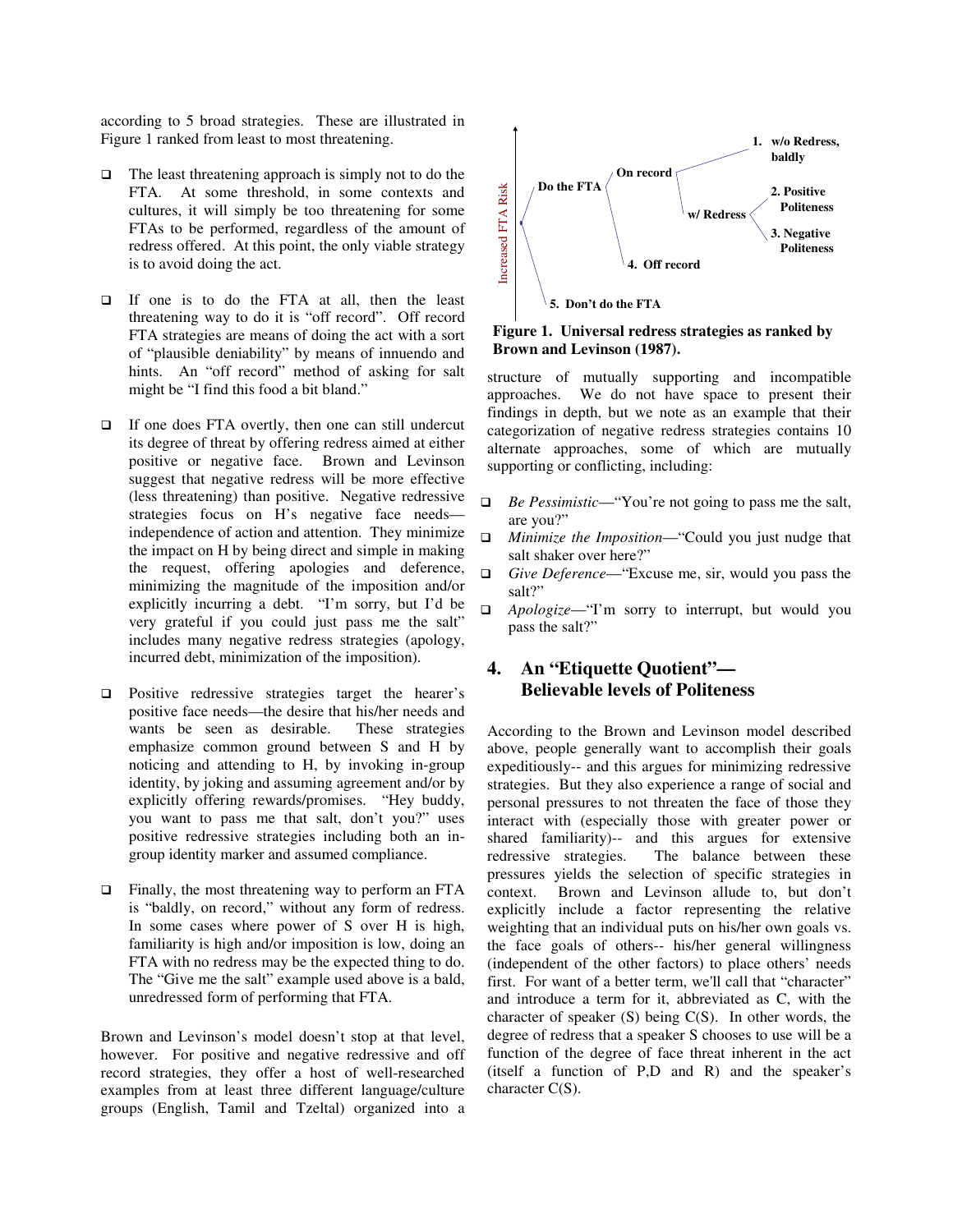

But the above description, and indeed Brown and Levinson's primary focus, is from the perspective of the speaker/actor (S) interested in achieving interaction goals and, presumably, in avoiding face threat to hearers (Hs). We can characterize Brown and Levinson's model graphically as in the top portion of Figure 2. A Speaker with a given character C(S), uses his/her knowledge of the D, P, and R of a given context and desired FTA in order to select one or more strategies from among a knowledge base of culture-specific strategies resulting in a specific action  $A_x$  which is designed to both further S's goals and to avoid undue face threat to his/her interlocutors.

In order to implement and make use of this model in believable human-computer interactions (i.e., with simulated agents), we need to take the perspective of an observer/hearer (who may or may not be the one the speaker is actually interacting with). This perspective is represented graphically at the bottom of Figure 2. Here, an observer (O) perceives an utterance that has bald content as a speech act and may or may not contain culturally-recognized redressive strategies. O also has access to additional cues from his/her perception of the context and perhaps memory for past history. Given these cues, O's goal is to construct a picture of the "politeness" character of S and, through that, to the P, D and R of the interaction between  $S \& H$ . Fundamental to our approach is the claim that this construction process is based largely on the degree of match or mismatch between the redressive strategies actually used by S (as perceived by O) and those expected by O.

Given his/her own observations or knowledge of the context, O can construct an understanding of the parameters P, D, and R. For example, if S is noticeably older, richer, or is wearing insignia that make it clear that s/he outranks H, then O might reasonably conclude that the power distance (P) between them is large and favors S. If S and H are behaving familiarly (standing close together, interacting jovially, using nicknames, etc.), are known to be related as family members or friends, etc., then O might conclude that the social distance (D) is comparatively small between them. Finally, O will have his/her own culturally-based beliefs about the degree of imposition (R) of a given act (e.g., asking for money is a greater imposition than asking for help finding a location, which is a greater imposition than asking for the time), but observed or known characteristics of the interaction may also serve to reduce the perceived R. For example, if S is known to have a duty (perhaps based on his/her role) or a standing request to provide certain information or advice to H, or if H is not apparently engaged in any ongoing activity.

Then, given his/her beliefs about these parameters, O can construct an estimate of the degree of face threat associated with the bald content of the act. Furthermore, given whatever information s/he possess about C(S), O can adjust his/her predictions about the degree, and therefore the types, of redressive actions that s/he might expect to see used. Let us call this product the *expected*   $act(A_x)$ .

But at the same time, O can actually perceive an *observed*   $act(A<sub>x</sub>)$ . S performs an act that O will perceive as having a degree of imposition and, perhaps, various associated redressive actions. If the observed act and the expected act are the same (perhaps within certain degrees of tolerance), then the actor will be seen as believable—at least with regards to his/her/its politeness-producing etiquette behaviors.

Therefore, one metric for believability is the delta between the expected act and the perceived act. And yet, other humans fail to behave as we expect them to behave all the time without our labeling them "unbelievable". This seems to be because humans are generally aware that predicting politeness behaviors is far from an exact science. We are generally more willing to revise our beliefs about aspects of the context or character that produced our initial predictions and then reassess that prediction than we are to conclude that S is acting artificially. This metric may be computed over time as well. If successive actions, with their associated degrees of redress employed, continue to violate O's notions of the NPCs' context and P,D,R and C values, O may choose to revise the assumed characteristics seeking a set of P,D,R and C values that minimizes the delta between expected and observed degrees of redress. If no such model is found, or if violations are extreme, s/he may give the game up and simply declare those behaviors to be "unbelievable".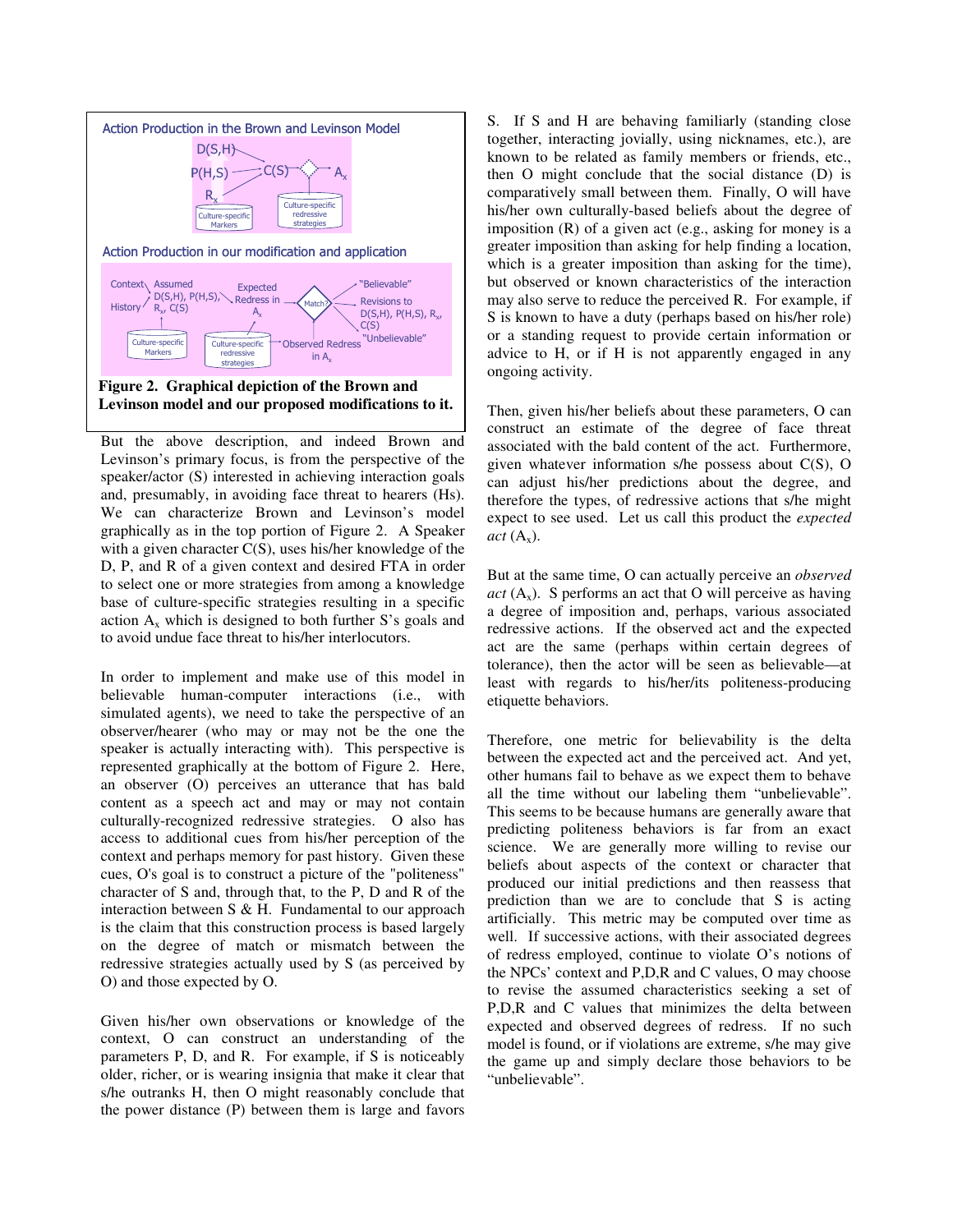### **5. Algorithm Implementation and Test Cases**

In work funded by a DARPA Small Business Innovation Research grant, we have recently completed the initial development of an "Etiquette Quotient" (EQ) algorithm based on Brown and Levinson's work as described above and have demonstrated its capability to provide expected politeness assessments of eight test cases. Our approach and results will be described in this section.

#### **5.1 The EQ Algorithm**

We have implemented a version of the Brown and Levinson equation to use as a predictive model of the believability of the redressive actions of a computerized game character (a Non Player Character or NPC) as it appears to a human observer, with perceived aspects of context (D, P and R, as well as known history about the character, C, of the actors). NPCs which do not exhibit the expected degree of polite redress (either by being over- or under-polite) are expected to be seen as either unbelievable or to invite rethinking of what was previously understood about the D,P,R and C of the context. For example, if a private bursts in on his captain and issues a bald directive ("Get your coat on") without any redress, an observer might well assume that the degree of imposition (R) is less than might otherwise be the case because the private was charged with giving such instructions, or that the familiarity between them warranted it. Otherwise (and especially in a simulated environment), the observer might simply believe that the private was behaving "unbelievably".

Expanding on the Brown and Levinson equation, our implementation uses weights on each component to allow the possibility to value D, P, and R differently (a factor we suspect may underlie some cultural differences), resulting in the equation below:

$$
W_x = [w_1 \cdot D(S, H)] + [w_2 \cdot P(H, S)] + [w_3 \cdot Rx] + C(S)
$$

Each Observer adds his/her own interpretations of the context. For example, D(S,H) could be expanded to  $[B_H:w_1 \cdot B_H:D(S,H)]$ , representing Hearer's belief about the degree of social distance and the Hearer's belief about the appropriate weight for the social distance term. We use Speaker belief  $(B_s)$  and Observer (who could also be a Speaker or Hearer) belief  $(B<sub>0</sub>)$ : similarly. This results in the following expansion for an Observer O:

$$
\begin{aligned} \mathbf{B}_\mathrm{O}\text{:} \mathbf{W}_\mathrm{x} = \{ & \left[\mathbf{B}_\mathrm{O}\text{:} \mathbf{w}_\mathrm{1}\text{:}~\mathbf{B}_\mathrm{O}\text{:} \mathbf{D}(\mathrm{S}, \mathrm{H})\right] + \left[\mathbf{B}_\mathrm{O}\text{:} \mathbf{w}_\mathrm{2}\text{:}~\mathbf{B}_\mathrm{O}\text{:} \mathbf{P}(\mathrm{H}, \mathrm{S})\right] + \\ & \left[\mathbf{B}_\mathrm{O}\text{:} \mathbf{w}_\mathrm{3}\text{:}~\mathbf{B}_\mathrm{O}\text{:} \mathbf{R}_\mathrm{x} \right] \} + \mathbf{B}_\mathrm{O}\text{:} \mathbf{C}(\mathrm{S}) \end{aligned}
$$

An implication of the Brown and Levinson model, though never overtly spelled out, is that the weightiness of the face threat must be fully compensated for, or "redressed" in normal interactions if the status quo in relationships is to be maintained. Therefore, the value of  $W_x$  should be balanced by the "value" (V) of a set of redressive actions used in the interaction  $x(A_x)$  if the interaction is to appear "normal" or believable or without ulterior motive. In other words, we expect the value of the redressive strategies the speaker uses to equal or balance the value of the face threat s/he produces, or:

$$
W_x = V(A_x)
$$

This means that an Observer's beliefs and weightings of the social distance, power and imposition relationships, adjusted by belief about the character of the Speaker, should be balanced by the Observer's belief about the value of the set of redressive behaviors used. We express this as a difference to give us an "incredibility" or "imbalance" metric which also serves as a perceived politeness metric:

$$
B_O:I_x = \quad B_O: V(\mathbf{A}_x) - B_O: W_x
$$

In order to use this metric to evaluate the imbalance between expected and observed levels of politeness, we must operationalize the various parameters. Space does not permit a detailed presentation of our method for accomplishing this, but we will summarize the basic approach below.

#### **5.2 Operationalizing EQ Terms**

In order to operationalize and quantify the Brown and Levinson model described above, we first developed scalar values for the various politeness parameters P,D, R and C. We proposed that the variables D(S,H), P(H,S) and Rx, as well as the various parties' perceptions of them, be represented as continuous scalar values ranging from negative to positive infinity. The value of 0 is the "balance point" or a nominal or equal value for each scale, while positive values indicate that the dimension is increased (and contributes to an increasingly "weighty" or potent FTA) and negative values indicate that it is decreased (and is, in fact, building up the Hearer rather than threatening him or her). For Power Difference of the Hearer over the Speaker (P(H,S)), for example, a value of 0 means that the power of the Hearer and the Speaker are equal, that they are (exact) peers. Values greater than 0 indicate that the Hearer (H) has increasingly greater power (as values increase) relative to S and, therefore, that face threat increases whenever S addresses H. We proposed the following scale anchor points for nominal American culture: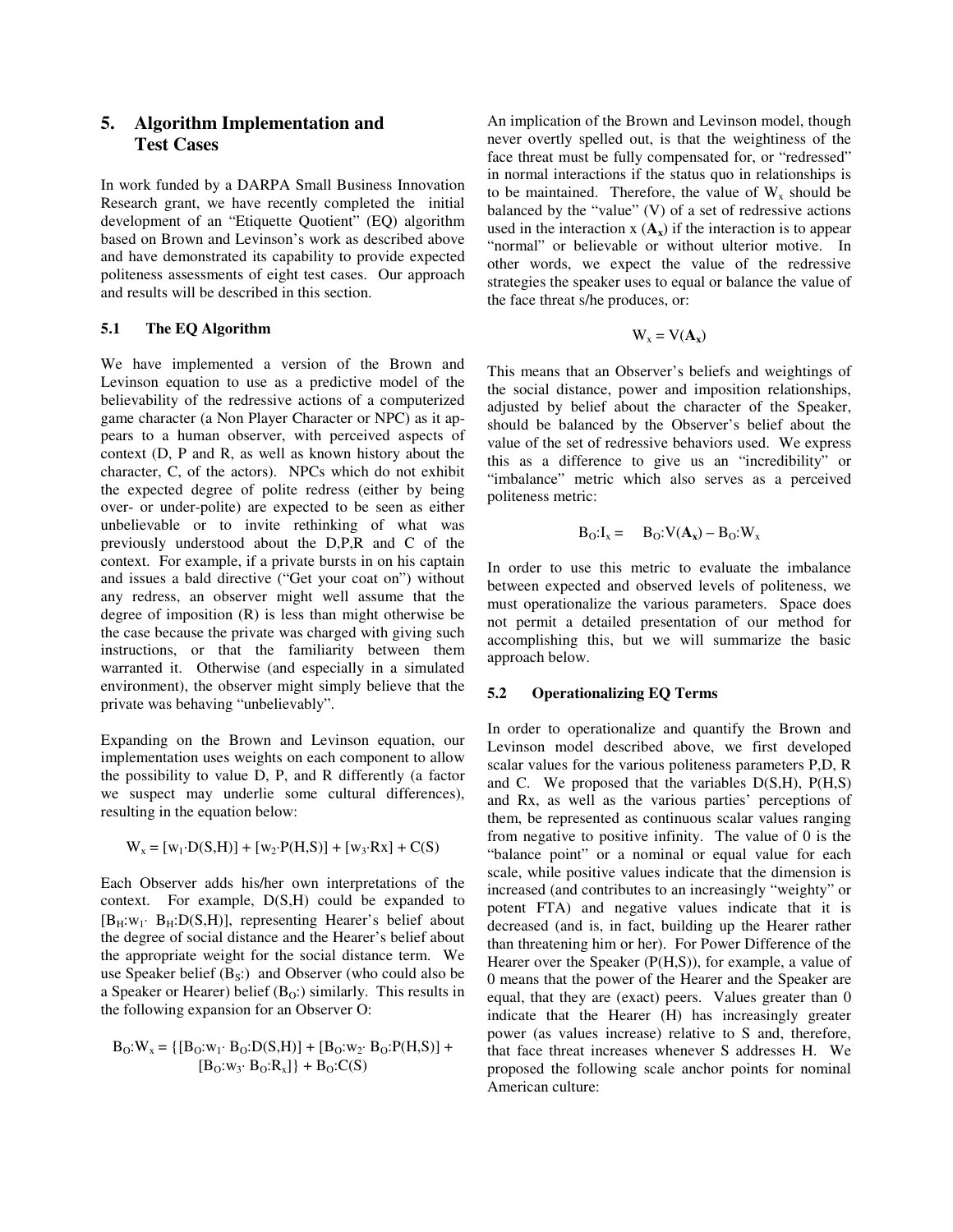- A value of -1000 is characteristic of the power that a CEO of a major company (as S) has "over" (or relative to) a janitor in his/her company (as H) or the power that a parent has over a small child.
- A value of -100 is characteristic of the power that a professor has relative to a freshman student or a parent over an early teenage child.
- A value of -10 is characteristic of the power that a project manager in an informal research team has over project members, or the power that a parent has over an older teenager.
- A value of 0 is characteristic of equal power between S and H; no or negligible difference—for example, the power relationship between two co-workers at the same level and seniority.
- A value of 10 is characteristic of the inverse of the power described for -10 above—the power that an older teenager or work team project member as S would have over (or relative to) a parent or project manage, as H, respectively.
- Etc.

Similar scales were developed for D(S,H) and Rx. The character term (C) was represented as a simple value added or subtracted from the  $W_x$  sum.

Next, we developed numerical valuations for various redressive behaviors based on the guidelines provided by Brown and Levinson as depicted in Figure 1 (illustrating the various redressive values of broad classes of redressive strategies) above. Ranges of values for the broad classes of strategies were defined as follows, with individual strategies within each class being assigned a value within the designated range:

- The value of the use of an individual positive redressive strategy (see Brown and Levinson, p. 102, Figure 3, for a list of such strategies) will provide from 1 to 40 "units" of redress.
- The value of the use of an individual negative redressive strategy (see Brown and Levinson, p. 131, Figure 4, for a list of such strategies) will provide from 20 to 60 units of redress.

Within the range defined above, a specific score was assigned to individual instances of redress which fell into the category, as will be illustrated below.

The effects of multiple redressive strategies were scored as simply additive. We understand that this is a simplification, and that the efficacy of added redressive behaviors probably falls off, eventually becoming simply irritating. This means that the value V of a set of N redressive actions A contained in interaction x is given by the function:

 $V(A_x) = V(A_1) + V(A_2) + ... V(A_N)$ 

#### **5.3 Evaluation Test Cases**

This approach was then tested in a series of sample social interaction vignettes crafted to represent (according to our American cultural intuitions) either normal/balanced politeness, unbelievable over-politeness or unbelievable rudeness. Our goal was to determine if the equation and scoring techniques we had developed would track our intuitions for scenarios in which politness was balanced or imbalanced in various ways. The level of face threat and redress were varied over this set of vignettes so that high face threat situations were paired with high levels of redress (which should produce roughly normal, balanced levels of redress) as well as low levels of redress (which should be highly imbalanced and perceived as very rude—perhaps unbelievably so). Similarly, very low levels of face threat were paired with very high levels of redress (which should be perceived as over-polite, perhaps unbelievably so) and with low levels of redress (which should be perceived as balanced and fully believable). Examples of two such vignettes are illustrated below:

Vignette 1 —*High Face Threat, High Redress, High Believability*: A low ranking soldier (i.e., a corporal, as indicated by uniform insignia) walks into the Mayor's office and the Mayor motions him quickly to a seat. The soldier takes off his hat and sits down, waiting while the Mayor continues to write something. The Mayor finishes up writing, puts down his pen and looks up at the soldier expectantly. The soldier then says, "I'm sorry to interrupt you work, Mayor Fredrickson, but my name is Corporal Jones and I've been put in charge of your escort to the event tonight. I was wondering if it would be possible for you to let me know where I can meet your wife so that I can get her there on time?"

Vignette 2—*High Face Threat, Low Redress, Low Believability*: As for vignette 1 above except that the soldier acts and speaks differently. Here, he interrupts the mayor while he is speaking, perhaps by putting a hand on his shoulder, and says loudly, "Tell me where I can meet your wife?"

Each of the eight vignettes was then assessed using the operational scoring tables we had created. For example, for the first vignette the imbalance evaluation proceeded as follows:

The corporal (as S) has lower power than the mayor<br>by a fairly large degree. That is, his "power by a fairly large degree. difference" relative to the mayor is fairly large perhaps slightly larger than our anchor point of 100, yet less than the anchor point of 1000. We scored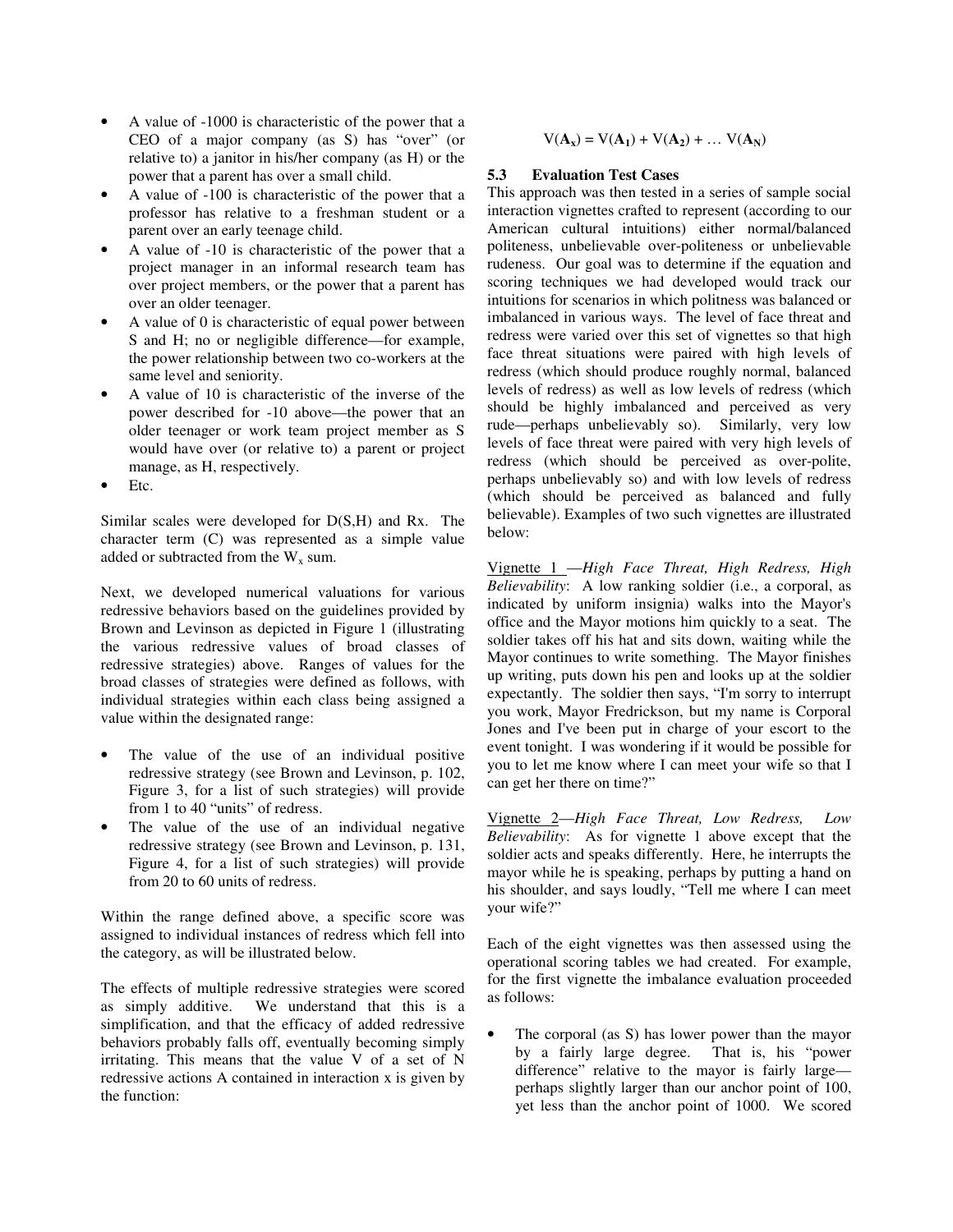**Table 1. Redressive actions scored in Vignette 1.** 

| <b>Action and Interpretation</b>                                                                                                                                                                                                                                                                      | <b>Score</b> |
|-------------------------------------------------------------------------------------------------------------------------------------------------------------------------------------------------------------------------------------------------------------------------------------------------------|--------------|
| 1. The soldier waits until the mayor is finished and invites him to speak. This seems to be a very<br>explicit form of negative politeness (putting the other's interests first) and, especially in this instance<br>where the H was not actively engaged in another conversation, seems very potent. | 60           |
| 2. The soldier takes off his hat. This is a sign of deference in our culture, which is in turn a fairly<br>potent negative politeness strategy.                                                                                                                                                       | 50           |
| 3. The soldier apologizes for interrupting. This is also a negative politeness strategy, though<br>arguably a less potent one (though that may be highly mitigated by facial expressions and body<br>language).                                                                                       | 30           |
| 4. The soldier uses an honorific. Moderately potent negative politeness strategy.                                                                                                                                                                                                                     | 40           |
| 5. The soldier poses the FTA as a question. Common negative politeness strategy.                                                                                                                                                                                                                      | 20           |
| 6. The soldier offers an explanation/reason for needing the information. Positive politeness strategy,<br>seems particularly powerful in this case.                                                                                                                                                   | 35           |
| 7. The soldier appeals to the Mayor's (H's) interests. Positive politeness strategy Powerful in this<br>context.                                                                                                                                                                                      | 30           |
| 8. The soldier is hesitant and skeptical about compliance. A common but reasonably potent negative<br>politeness strategy.                                                                                                                                                                            | 30           |
| <b>TOTAL</b>                                                                                                                                                                                                                                                                                          | 295          |

that as  $P(H,S) = 300$  (and, since there were no cultural differences or speaker or observer misperceptions  $B_0$ :  $P(H, S) = 300$ ).

- There is no particular familiarity between the two individuals in this vignette, but social distance is not extreme either. They are from slightly different "cultures" (military vs. civilian infrastructures) and show no evidence of prior relationship, but they are engaged in a common endeavor. The social distance between them is probably only slightly higher than 0. Thus,  $D(S,H) = 3$ .
- The imposition of this request could be somewhat large. To ask after the location of one's wife so as to pick her up is comparatively threatening, though the fact that this is in the mayor's service should mitigate this imposition (as the corporal reminds him). The raw imposition is a short answer required from the mayor, characteristic of our level 10, so we assigned it:  $R_x = 10$ .
- Since we have provided no reason to believe that the character of the corporal is anything other than nominal, we will assume that C=0.

This gives us a value of  $B_0:W_x$  as supplied by the left hand portion of the equation above as:

$$
3 + 300 + 10 = 313
$$

For the value of the redress applied  $V(A_x)$  we identified and scored the set of redressive actions in Table 1.

Thus, the imbalance score for this vignette, as calculated by equation 6, would be:  $295 - 313 = -18$ . Since this vignette was intended to convey both high face threat and high redress and, thus, to be balanced and believable, this score seems to be about right, falling very near zero.

For the second vignette, by contrast, we have a high degree of face threat with virtually no redressive actions. This is unexpected and should be perceived as very rude. This scenario should have a score much less than 0 on our imbalance metric—indicating that there is substantial unredressed threat. This vignette was scored as follows:

For the degree of face threat (Wx), we scored the following:

- The power relationship is identical to the above  $P(S,H) = 300.$
- The social distance between them should also be identical to the above.
- The imposition of this request could be large, especially in the absence of the reminder that it is in the mayor's interest, but it remains essentially the same request as in the previous vignette. Thus, we keep the imposition score the same:  $Rx = 10$ .

This gives us the same Wx score as in the first vignette above:  $3 + 300 + 10 = 313$ .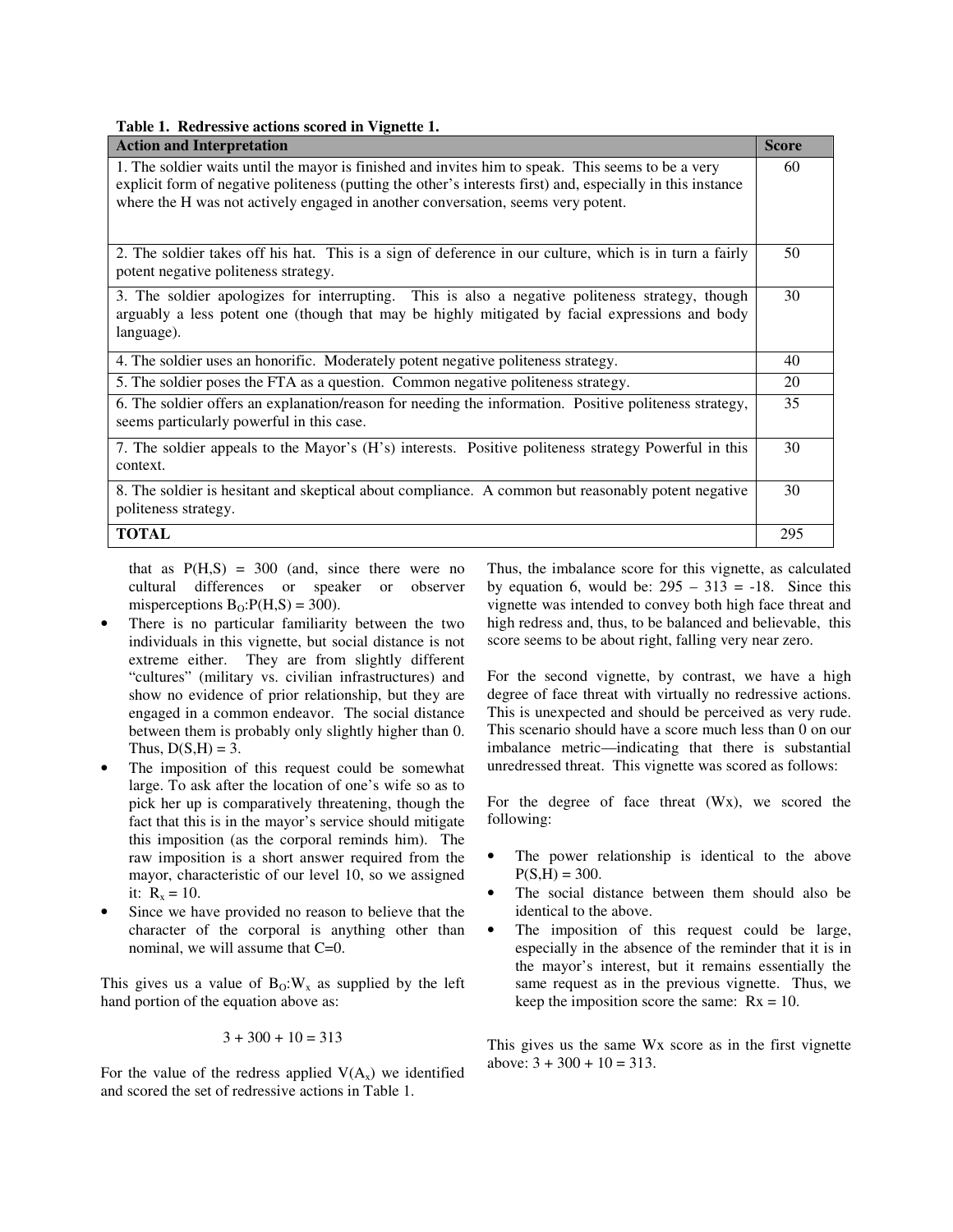# **Table 2. Redressive actions scored in Vignette 2.**

| <b>Action and Interpretation</b>                                                                                                                                                                         | <b>Score</b> |
|----------------------------------------------------------------------------------------------------------------------------------------------------------------------------------------------------------|--------------|
| 1. The soldier is very brief and therefore, takes little of the mayor's time. This could be counted as a<br>negative politeness strategy of directness (albeit not a very effective or unambiguous one). | 30           |
| 2. This could perhaps also be counted as an example of the positive politeness strategy of optimism and<br>assumed compliance—though again, not unambiguously.                                           | 10           |
| <b>TOTAL</b>                                                                                                                                                                                             | 40           |

For the value of the redress applied  $V(A_x)$  we see none of the redressive strategies used above. At best, the redressive strategies illustrated in Table 2 are used.

Thus, the imbalance score for this vignette, from equation 6, would be:  $40 - 313 = -273$ . This again seems to be about right—a score much less than zero for a vignette that was intended to include much more threat than redress.

An evaluation similar to that described above was carried out for a total of eight vignettes and the quantitative algorithm tracked predictions for rude, polite or nominal perceived etiquette levels very closely. As shown in Figure 3, all vignettes that were intended as "nominal" interactions (that is, using about the amount of redress as would be expected in American culture for the amount of redress offered) scored within +/- 100 points of zero. All vignettes that were expected to be seen as over-polite scored well higher than 100 points; while all that were expected to be seen as overly rude scored substantially less than -100 points.

While the above example was based on one individual's scoring assessments (Dr. Miller's), we have since replicated this work with two other "raters" following a brief training session from Dr. Miller. Each rater then scored the vignettes according to the guidelines as described above (and in more detail in our training documentation). The results of the three raters' scores for the eight etiquette scenarios were then statistically compared. The top-level imbalance metric (Ix) showed a Robinson's A correlation of .931 among the three raters across the 8 vignettes, and the two major subfactors (Face Threat Weight—W<sub>x</sub> and composite Redress Value—  $V(A_x)$ ) the Robinson's A correlations were.950 and .863 respectively. These values are all well above traditional correlation thresholds of .7 or .8 for multiple judge rating correlations. Thus, this study lends weight to the belief that we have identified a reliable method of scoring the degree of politeness vs. expectations in social discourse at least within an American cultural setting.

### **6. Conclusions and Future Work**

An ability to score the believability of the social interaction behaviors of an NPC is important because it allows for machine reasoning about how social interaction "moves" will be perceived. Thus, when fully operationalized, this algorithm holds the potential to become a general, reusable, computational approach to equipping an NPC with the ability to evaluate the human player's actions given what it knows about P,D,R and C and therefore, to reactively take offense or take advantage. Similarly, it can equip NPCs with the ability to determine appropriate behaviors to exhibit in order to further their ends.

The use of Brown and Levinson's model and theory to inform a module for reasoning about social interaction behaviors guarantees that the module will be universal in its reasoning about and scoring of abstract politeness "moves". Any such module will need to be equipped with culture-specific knowledge bases, however, to enable reasoning from the observable behaviors in a culture (e.g., pursed lips or a rigid hand-to-eyebrow salute) to the abstract etiquette "moves" (and therefore, politeness implications) over which the model's parameters are scored. This has the practical implication that the general social interaction reasoning of an NPC or other simulation can be effectively modularized, and, thus, large savings in simulation code development can be realized. Furthermore, basic game storylines or training modules and even specific characters can be easily transposed from one cultural milieu to another—enabling the village priest who the player had to interact with to get intelligence information in a Kosovo training game to take on the culture-specific behaviors and reactions of an imam in the Iraq training game. In each case, new knowledge bases of culture-specific politeness behaviors would need to be developed (and, of course, checked for accuracy) for each new game, but the core game storyline(s) and character roles, general actions, motivations, capabilities, etc., could remain unchanged.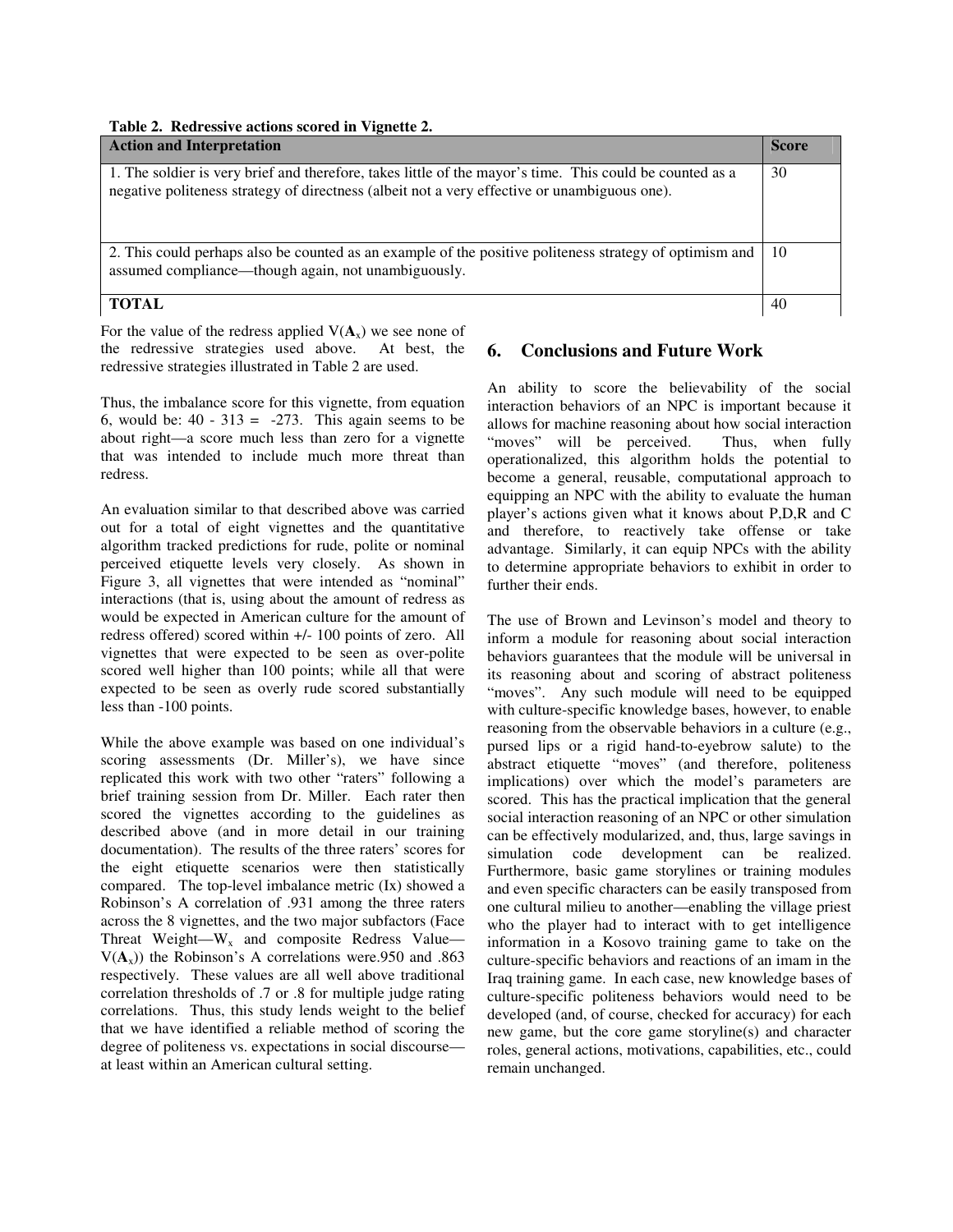

We are currently engaged in a follow on experiment to further tune and validate the predictions of the algorithm by exploring the set of vignettes described above with a much larger audience of American college students. Concurrently, we are working to integrate our algorithm and its associated representation and reasoning approach into a social interaction simulation involving multiple NPCs and to enable the NPCs to ascertain the relative threat and redress of behaviors directed at them, as well as generating redressive behaviors in keeping with their goals and relationships with a human player or trainee. Beyond that, we hope to begin work on developing "culture modules"—the representation and culturespecific knowledge to be integrated into our basic Brown and Levinson-based computational algorithm to give the resulting NPCs the specific library of observable cultural redressive behaviors and sensitivities to behaviors directed at them that they might possess if they were, say, Iraqi, Kosovar, German or French.

The outcome of our proposed developments will be a dramatic increase in the ability to rapidly create computer training simulations or games with realistic, culturespecific social interaction models for their NPCs. We anticipate at least a 10x reduction in the time required to generate equivalently rich social interactions included in a 30 minute game episode as compared to the use of traditional scripting approaches. Our approach will also provide for much greater flexibility in the interactions which NPCs can exhibit—and thus, richer interaction capabilities which will, by allowing greater and more user-driven exploration capabilities, have payoffs in terms of the engagement and training effects in the applications in which they are used.

### **7. Acknowledgements**

This material is based upon work supported by the Defense Advanced Research Projects Agency and U.S. Army Aviation and Missile Command under contract number W31P4Q-04-C-R221. We would like to thank Dr. Ralph Chatham, our Program Monitor.

This document was "approved for public release, distribution unlimited" by the DARPA Technical Information Office, on March 20, 2006.

### **8. REFERENCES**

- Brown, P. & Levinson, S. (1987). *Politeness: Some Universals in Language Usage*. Cambridge,UK.; Cambridge Univ. Press.
- Cassell, J. and T. Bickmore. (2003). Negotiated Collusion: Modeling Social Language and its Relationship Effects in Intelligent Agents. *User Modeling and User-Adapted Interaction*. *13(1):* 89- 132